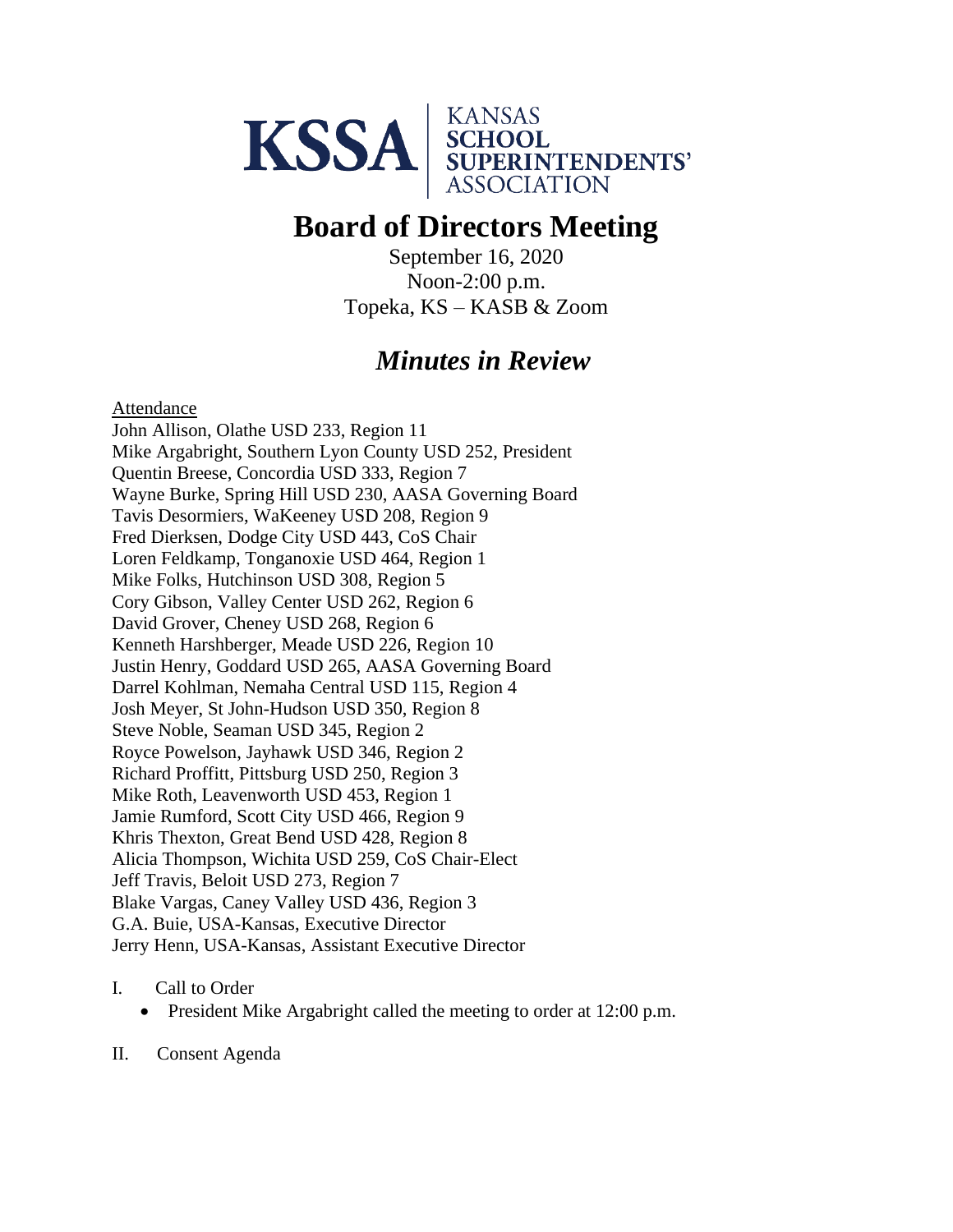• Quentin Breese moved to approve the consent agenda, which included the agenda and minutes from the June and July Meetings. Seconded by Jeff Travis. Approved unanimously.

III. President's Report

- President Mike Argabright welcomed board members. He shared his respect for superintendents and thanked everyone for their hard work. He welcomed Alicia Thompson to the board. She will serve as the Council of Superintendents Chair-Elect.
- He discussed scheduling small group meetings to connect with superintendents around the state. The plan is to have prepared discussion topics and time for social networking. He also discussed Dale Dennis's retirement.
- He shared his appreciation for superintendents' participation in the diversity talks that took place over the summer. They were much needed and need to continue. Mike and Alicia have been working on a checklist to help open up dialogue in school districts. This will be coming out later as the beginning of the school year has been busy with covid planning and adjustments.

### IV. Executive Director's Report

- G.A. Buie discussed the financial reports from June, July, and August. The bank account is solid. There were some events in the summer that didn't take place, but with we still had sponsorship dollars come in.
	- o Fred Dierkson moved to approve the Financial Report. Seconded by Wayne Burke. Approved unanimously.
- He gave an update on membership. KSSA currently has 162 members, which is up from 143 this time last year. USA numbers are up, as are all of the state associations except for the principals association. With the 3 principals associations combining to create the Kansas Principals Association, we are lacking a little name recognition and need to do a little more work to get those numbers up.
- He discussed the upcoming Council of Superintendents dates. All are scheduled. Next month's will take place in Dodge City. Fred Dierksen is working with his county health officials to ensure this event can take place safely. He will also put together a list of lodging options to share.
- He gave an update on the KELI mentoring program. We will continue to have regional group meetings, though KSU has asked that we not meet in person. The new plan is to have shorter meetings, and maybe add a few additional dates to make up for the shorter meetings.
- We have 2 Assistant Superintendent Workshops scheduled for this year. One in the Wichita area and one in the Kansas City area. These went very well last year. We will try our best to keep these in person as covid allows.
- KASB is moving to a virtual conference, so KSSA day may need to look a little different this year. The board decided they would still like to host an in-person meeting, so we will look into getting something planned and share that out as information becomes available.
- We had 18 superintendents nominated for the Kansas Superintendent of the Year award. Eight have completed the application thus far. G.A. will hand nominations over to the selection committee on Monday. The finalists will be announced on the 28th.